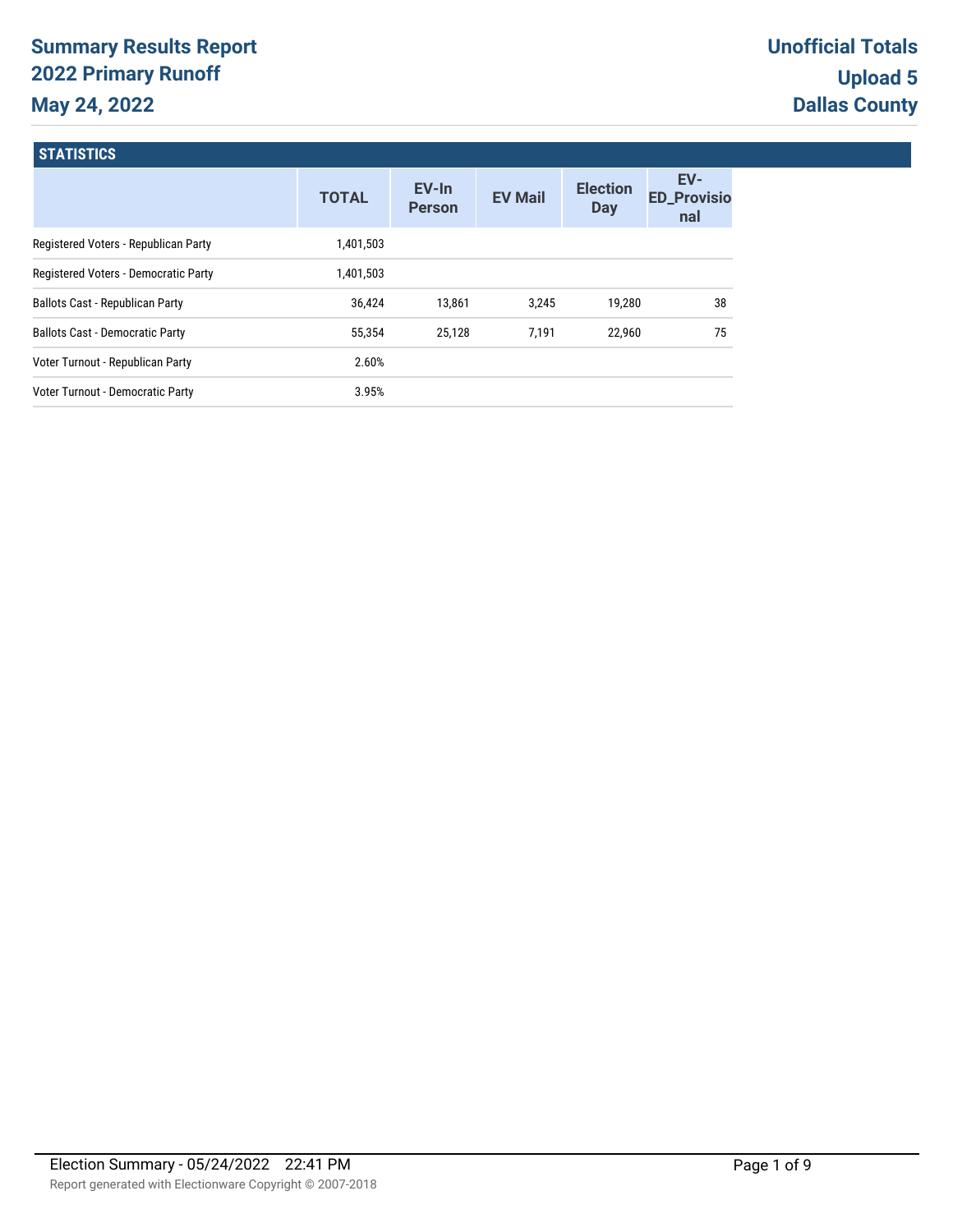# **REP Rep U.S. Congressional Dist 30 Rep Dist 30**

Vote For 1

|                          | <b>TOTAL</b> | VOTE %  | EV-In<br>Person | <b>EV Mail</b> | <b>Election</b><br>Day | EV-<br>ED_Provisio<br>nal |
|--------------------------|--------------|---------|-----------------|----------------|------------------------|---------------------------|
| James " J. Frank" Harris | 1,874        | 41.49%  | 698             | 62             | 1,111                  | 3                         |
| James Rodgers            | 2,643        | 58.51%  | 1,064           | 185            | 1,391                  | 3                         |
| <b>Total Votes Cast</b>  | 4,517        | 100.00% | 1,762           | 247            | 2,502                  | 6                         |

#### **REP Rep U.S. Congressional Dist 32 Rep Dist 32**

Vote For 1

|                         | <b>TOTAL</b> | VOTE %  | EV-In<br>Person | <b>EV Mail</b> | <b>Election</b><br><b>Day</b> | EV-<br><b>ED_Provisio</b><br>nal |
|-------------------------|--------------|---------|-----------------|----------------|-------------------------------|----------------------------------|
| Antonio Swad            | 5,001        | 56.58%  | 1,988           | 370            | 2,641                         | ∩                                |
| Justin Webb             | 3,838        | 43.42%  | 1,378           | 316            | 2,141                         | 3                                |
| <b>Total Votes Cast</b> | 8,839        | 100.00% | 3,366           | 686            | 4,782                         | 5                                |

# **REP Rep Attorney General Rep County Wide**

Vote For 1

|                         | <b>TOTAL</b> | <b>VOTE %</b> | EV-In<br><b>Person</b> | <b>EV Mail</b> | <b>Election</b><br><b>Day</b> | EV-<br><b>ED_Provisio</b><br>nal |
|-------------------------|--------------|---------------|------------------------|----------------|-------------------------------|----------------------------------|
| Ken Paxton              | 19,793       | 54.58%        | 7,495                  | 1,422          | 10.866                        | 10                               |
| George P. Bush          | 16,470       | 45.42%        | 6,307                  | 1,805          | 8,330                         | 28                               |
| <b>Total Votes Cast</b> | 36,263       | 100.00%       | 13,802                 | 3,227          | 19,196                        | 38                               |

#### **REP Rep Commissioner of the General Land Office Rep County Wide**

|                         | <b>TOTAL</b> | <b>VOTE %</b> | EV-In<br>Person | <b>EV Mail</b> | <b>Election</b><br><b>Day</b> | EV-<br><b>ED_Provisio</b><br>nal |
|-------------------------|--------------|---------------|-----------------|----------------|-------------------------------|----------------------------------|
| <b>Tim Westley</b>      | 10,620       | 31.92%        | 3,651           | 1,137          | 5,817                         | 15                               |
| Dawn Buckingham         | 22,652       | 68.08%        | 9,267           | 1,806          | 11,560                        | 19                               |
| <b>Total Votes Cast</b> | 33,272       | 100.00%       | 12,918          | 2,943          | 17,377                        | 34                               |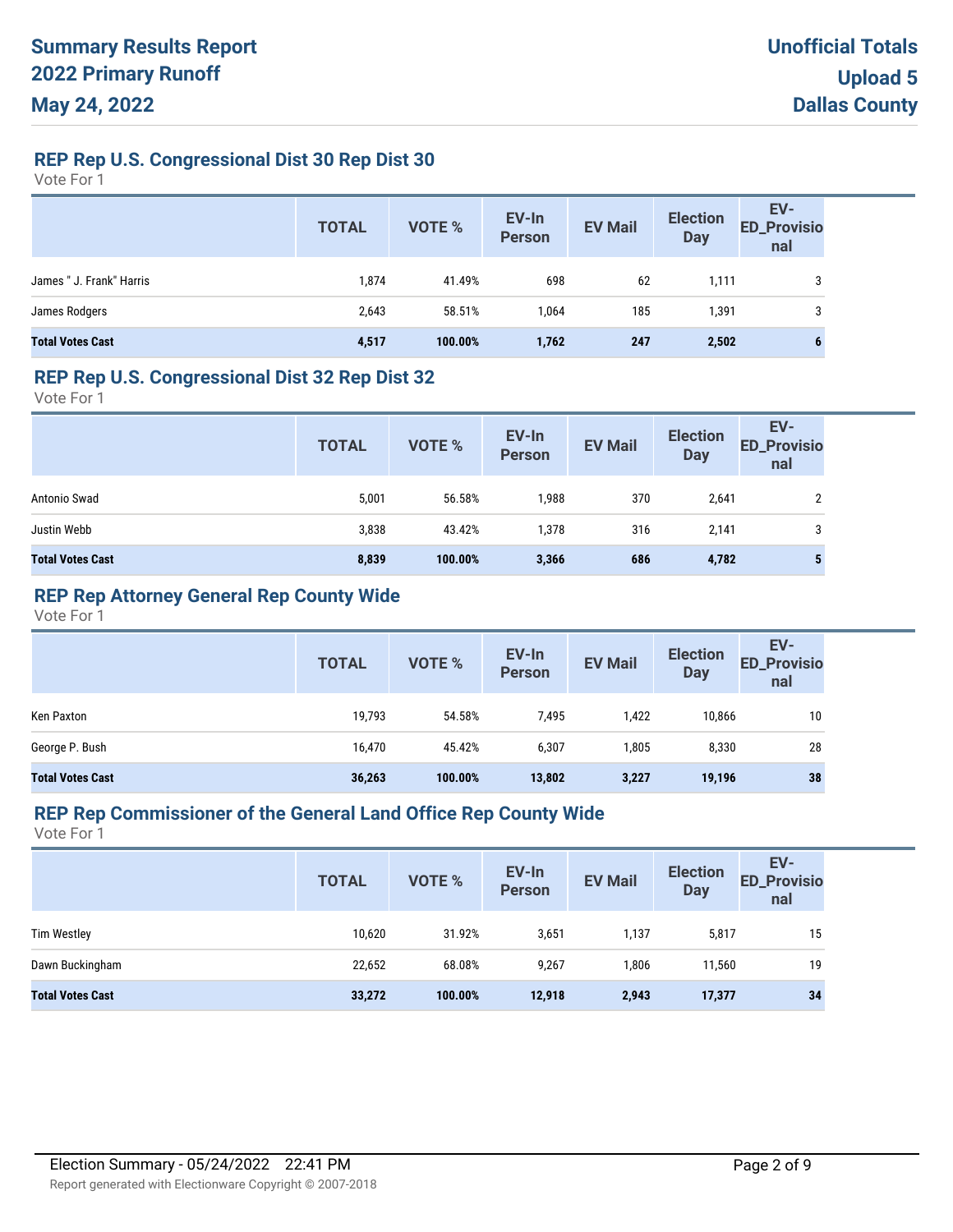# **REP Rep Railroad Commissioner Rep County Wide**

Vote For 1

|                         | <b>TOTAL</b> | VOTE %  | EV-In<br>Person | <b>EV Mail</b> | <b>Election</b><br><b>Day</b> | EV-<br><b>ED_Provisio</b><br>nal |
|-------------------------|--------------|---------|-----------------|----------------|-------------------------------|----------------------------------|
| Wayne Christian         | 18,797       | 54.89%  | 7,118           | 1,975          | 9,694                         | 10                               |
| Sarah Stogner           | 15,448       | 45.11%  | 6,110           | 1.015          | 8,298                         | 25                               |
| <b>Total Votes Cast</b> | 34,245       | 100.00% | 13,228          | 2,990          | 17,992                        | 35                               |

### **REP Rep Member, State Board of Education, Dist 13 Rep District 13**

Vote For 1

|                         | <b>TOTAL</b> | VOTE %  | EV-In<br>Person | <b>EV Mail</b> | <b>Election</b><br><b>Day</b> | EV-<br><b>ED_Provisio</b><br>nal |
|-------------------------|--------------|---------|-----------------|----------------|-------------------------------|----------------------------------|
| Kathryn Monette         | 5,427        | 67.52%  | 2.126           | 303            | 2,994                         | 4                                |
| A. Denise Russell       | 2,611        | 32.48%  | 1,032           | 141            | 1,436                         | າ                                |
| <b>Total Votes Cast</b> | 8,038        | 100.00% | 3,158           | 444            | 4,430                         | 6                                |

## **REP Precinct Chair, Precinct 2099 Precinct 2099**

Vote For 1

|                         | <b>TOTAL</b> | VOTE %  | EV-In<br>Person | <b>EV Mail</b>       | <b>Election</b><br>Day | EV-<br>ED_Provisio<br>nal |
|-------------------------|--------------|---------|-----------------|----------------------|------------------------|---------------------------|
| Bo Richardson           | 53           | 69.74%  | 25              | $\mathbf{2}^{\circ}$ | 25                     |                           |
| Rudy Oeftering          | 23           | 30.26%  |                 | 2                    | 13                     |                           |
| <b>Total Votes Cast</b> | 76           | 100.00% | 32              | 4                    | 38                     |                           |

#### **REP Precinct Chair, Precinct 3304 Precinct 3304**

|                         | <b>TOTAL</b> | VOTE %  | EV-In<br>Person | <b>EV Mail</b> | <b>Election</b><br><b>Day</b> | EV-<br><b>ED_Provisio</b><br>nal |
|-------------------------|--------------|---------|-----------------|----------------|-------------------------------|----------------------------------|
| Laura Richter           | 18           | 58.06%  | 17              |                | 0                             | 0                                |
| Mary Sue McCarty        | 13           | 41.94%  | 9               | 2              | 2                             | 0                                |
| <b>Total Votes Cast</b> | 31           | 100.00% | 26              | 3              | $\mathbf{2}$                  | $\bf{0}$                         |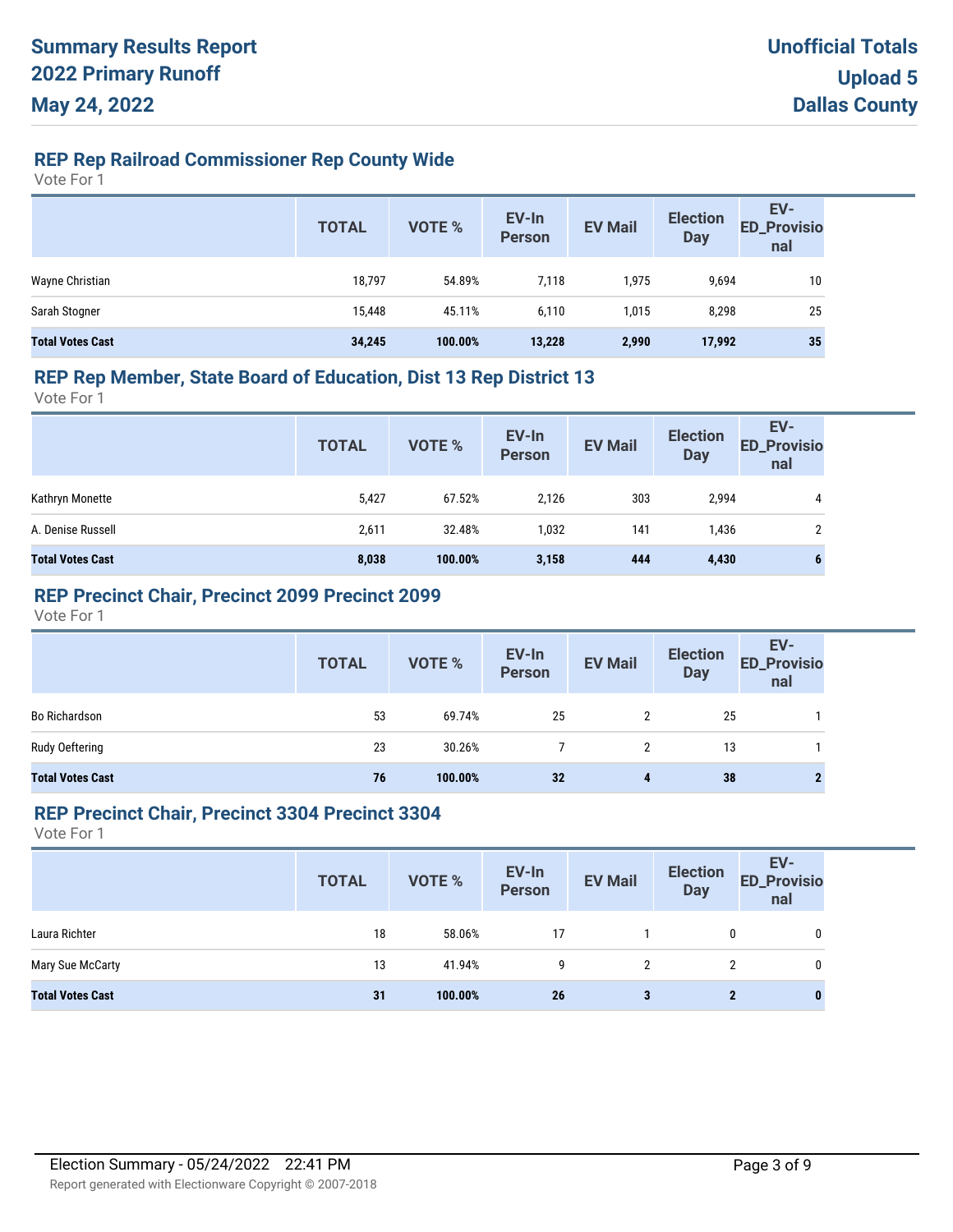# **DEM Dem U.S. Congressional Dist 24 Dem Dist 24**

Vote For 1

|                         | <b>TOTAL</b> | <b>VOTE %</b> | EV-In<br>Person | <b>EV Mail</b> | <b>Election</b><br><b>Day</b> | EV-<br>ED_Provisio<br>nal |
|-------------------------|--------------|---------------|-----------------|----------------|-------------------------------|---------------------------|
| Derrik T Gay            | 3,998        | 55.61%        | 1,708           | 596            | 1,686                         | 8                         |
| Jan McDowell            | 3,191        | 44.39%        | 1,235           | 459            | 1,492                         | 5                         |
| <b>Total Votes Cast</b> | 7,189        | 100.00%       | 2,943           | 1,055          | 3,178                         | 13                        |

#### **DEM Dem U.S. Congressional Dist 30 Dem Dist 30**

Vote For 1

|        |              |        | <b>EV Mail</b> | <b>Election</b><br><b>Day</b> | <b>ED_Provisio</b><br>nal |
|--------|--------------|--------|----------------|-------------------------------|---------------------------|
| 15,065 | 60.03%       | 7,025  | 1,781          | 6,243                         | 16                        |
| 10,032 | 39.97%       | 4,841  | 939            | 4,241                         | 11                        |
| 25,097 | 100.00%      | 11,866 | 2,720          | 10,484                        | 27                        |
|        | <b>TOTAL</b> | VOTE % |                | EV-In<br>Person               |                           |

# **DEM Dem Lieutenant Governor Dem County Wide**

Vote For 1

|                         | <b>TOTAL</b> | <b>VOTE %</b> | EV-In<br><b>Person</b> | <b>EV Mail</b> | <b>Election</b><br><b>Day</b> | EV-<br><b>ED_Provisio</b><br>nal |
|-------------------------|--------------|---------------|------------------------|----------------|-------------------------------|----------------------------------|
| Michelle Beckley        | 23,565       | 43.39%        | 10.278                 | 2,973          | 10.287                        | 27                               |
| Mike Collier            | 30,747       | 56.61%        | 14.416                 | 4,079          | 12,208                        | 44                               |
| <b>Total Votes Cast</b> | 54,312       | 100.00%       | 24,694                 | 7,052          | 22,495                        | 71                               |

# **DEM Dem Attorney General Dem County Wide**

|                         | <b>TOTAL</b> | <b>VOTE %</b> | EV-In<br>Person | <b>EV Mail</b> | <b>Election</b><br><b>Day</b> | EV-<br><b>ED_Provisio</b><br>nal |
|-------------------------|--------------|---------------|-----------------|----------------|-------------------------------|----------------------------------|
| Joe Jaworski            | 22,432       | 41.28%        | 9,970           | 3,776          | 8,654                         | 32                               |
| Rochelle Mercedes Garza | 31,910       | 58.72%        | 14,735          | 3,312          | 13,823                        | 40                               |
| <b>Total Votes Cast</b> | 54,342       | 100.00%       | 24,705          | 7,088          | 22,477                        | 72                               |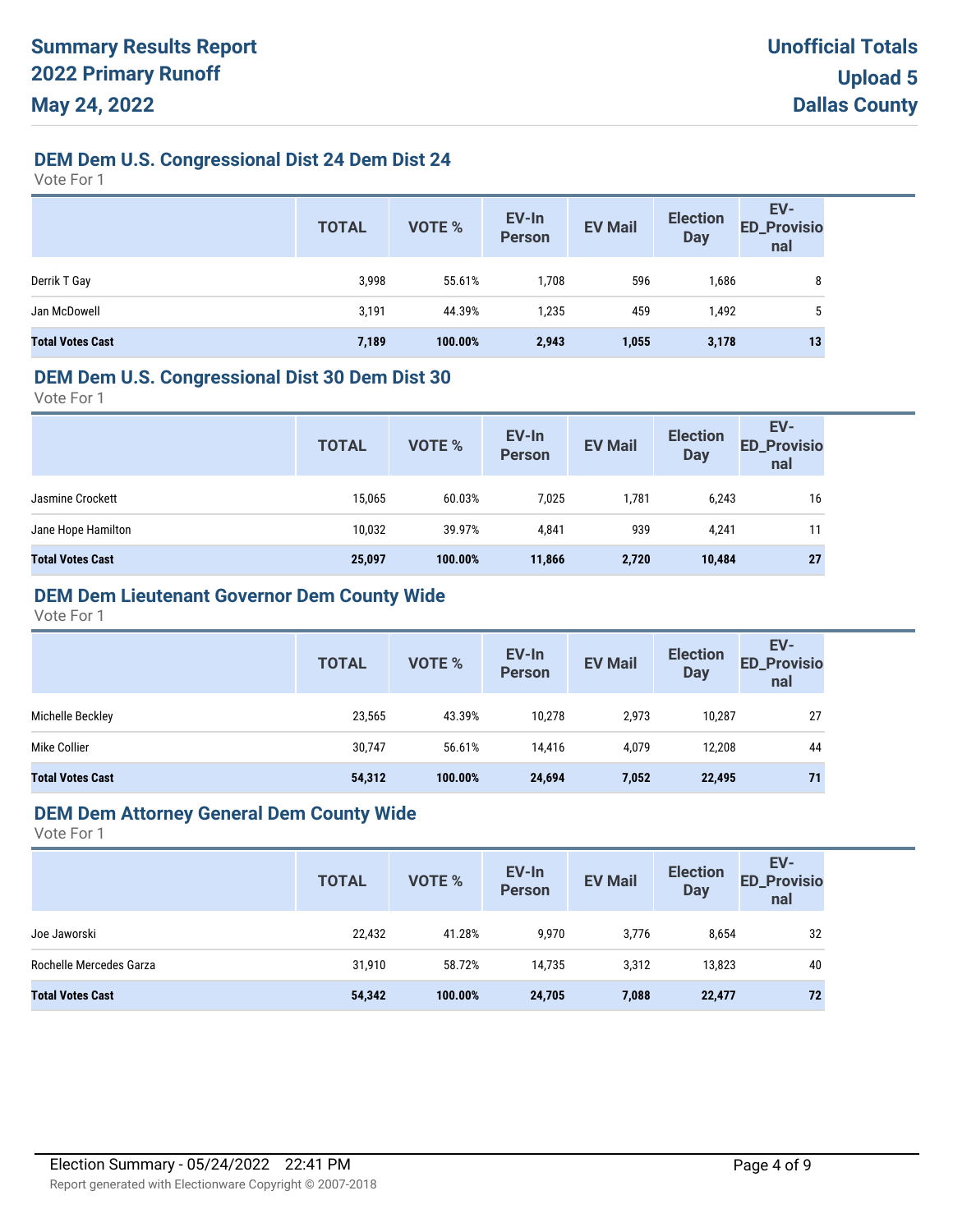# **DEM Dem Comptroller of Public Accounts Dem County Wide**

Vote For 1

|                         | <b>TOTAL</b> | VOTE %  | EV-In<br><b>Person</b> | <b>EV Mail</b> | <b>Election</b><br><b>Day</b> | EV-<br><b>ED_Provisio</b><br>nal |
|-------------------------|--------------|---------|------------------------|----------------|-------------------------------|----------------------------------|
| Angel Luis Vega         | 19,021       | 36.03%  | 8,668                  | 2,211          | 8,120                         | 22                               |
| Janet T. Dudding        | 33,771       | 63.97%  | 15,461                 | 4,626          | 13,638                        | 46                               |
| <b>Total Votes Cast</b> | 52,792       | 100.00% | 24,129                 | 6,837          | 21,758                        | 68                               |

# **DEM Dem Commissioner of the General Land Office Dem County Wide**

Vote For 1

| <b>ED_Provisio</b><br><b>Person</b><br><b>Day</b><br>nal                  |    |
|---------------------------------------------------------------------------|----|
| Sandragrace Martinez<br>20,256<br>8,300<br>37.81%<br>2,524<br>9,415       | 17 |
| Jay Kleberg<br>33,319<br>62.19%<br>12,680<br>16,148<br>4,437              | 54 |
| <b>Total Votes Cast</b><br>100.00%<br>6,961<br>53,575<br>24,448<br>22,095 | 71 |

# **DEM Dem State Rep, Dist 100 Dem District 100**

Vote For 1

|                         | <b>TOTAL</b> | <b>VOTE %</b> | EV-In<br><b>Person</b> | <b>EV Mail</b> | <b>Election</b><br><b>Day</b> | EV-<br><b>ED_Provisio</b><br>nal |
|-------------------------|--------------|---------------|------------------------|----------------|-------------------------------|----------------------------------|
| Sandra Crenshaw         | 1,211        | 31.83%        | 516                    | 163            | 531                           |                                  |
| Venton C Jones          | 2,594        | 68.17%        | 1,367                  | 249            | 971                           |                                  |
| <b>Total Votes Cast</b> | 3,805        | 100.00%       | 1,883                  | 412            | 1,502                         | $\bullet$<br>۰                   |

#### **DEM Dem State Rep, Dist 114 Dem District 114**

|                         | <b>TOTAL</b> | VOTE %  | EV-In<br>Person | <b>EV Mail</b> | <b>Election</b><br><b>Day</b> | EV-<br><b>ED_Provisio</b><br>nal |
|-------------------------|--------------|---------|-----------------|----------------|-------------------------------|----------------------------------|
| Alexandra Guio          | 2,615        | 42.31%  | 1,048           | 175            | 1,390                         | 2                                |
| John Bryant             | 3,565        | 57.69%  | 1,657           | 376            | 1,521                         |                                  |
| <b>Total Votes Cast</b> | 6,180        | 100.00% | 2,705           | 551            | 2,911                         | 13                               |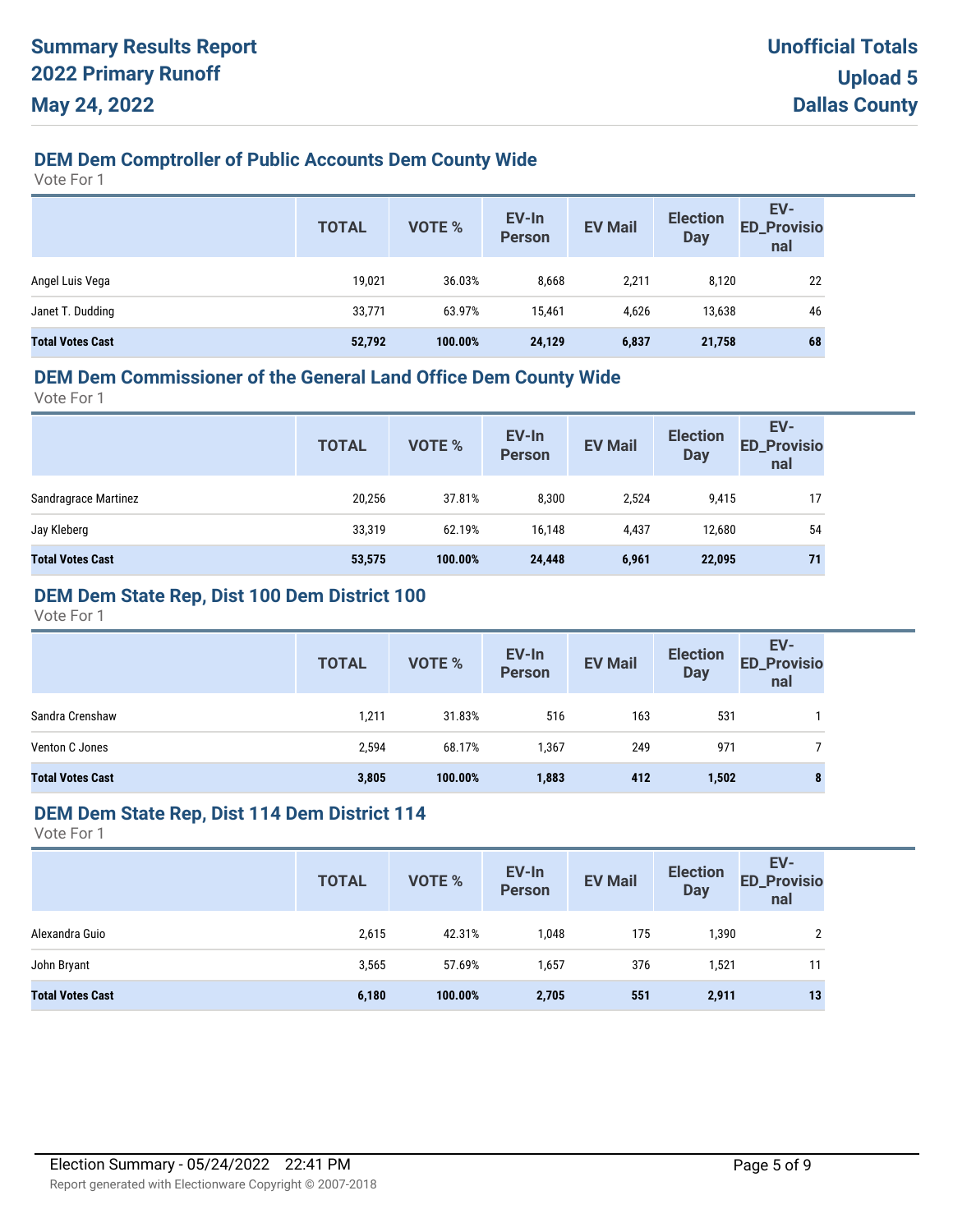# **DEM Dem Judge County Criminal Court No. 10 Dem County Wide**

Vote For 1

|                         | <b>TOTAL</b> | VOTE %  | EV-In<br><b>Person</b> | <b>EV Mail</b> | <b>Election</b><br><b>Day</b> | EV-<br>ED_Provisio<br>nal |
|-------------------------|--------------|---------|------------------------|----------------|-------------------------------|---------------------------|
| Etta J. Mullin          | 21,551       | 41.21%  | 10,054                 | 2,878          | 8,600                         | 19                        |
| Monique J. Bracey Huff  | 30,745       | 58.79%  | 13,934                 | 3,948          | 12,814                        | 49                        |
| <b>Total Votes Cast</b> | 52,296       | 100.00% | 23,988                 | 6,826          | 21,414                        | 68                        |

## **DEM Dem County Clerk Dem County Wide**

Vote For 1

|                         | <b>TOTAL</b> | VOTE %  | EV-In<br><b>Person</b> | <b>EV Mail</b> | <b>Election</b><br><b>Day</b> | EV-<br><b>ED_Provisio</b><br>nal |
|-------------------------|--------------|---------|------------------------|----------------|-------------------------------|----------------------------------|
| Ann Cruz                | 21,412       | 40.43%  | 9,124                  | 2,404          | 9,865                         | 19                               |
| John F. Warren          | 31,553       | 59.57%  | 15,181                 | 4,347          | 11,973                        | 52                               |
| <b>Total Votes Cast</b> | 52,965       | 100.00% | 24,305                 | 6,751          | 21,838                        | 71                               |

### **DEM Dem County Commissioner, Precinct No. 2 Dem Comm Dist 2**

Vote For 1

|                         | <b>TOTAL</b> | VOTE %  | EV-In<br><b>Person</b> | <b>EV Mail</b> | <b>Election</b><br><b>Day</b> | EV-<br><b>ED_Provisio</b><br>nal |
|-------------------------|--------------|---------|------------------------|----------------|-------------------------------|----------------------------------|
| Andrew Sommerman        | 9,676        | 63.55%  | 4,185                  | 318,           | 4,148                         | 25                               |
| Michelle Ocker          | 5,549        | 36.45%  | 1,783                  | 651            | 3,106                         | Q                                |
| <b>Total Votes Cast</b> | 15,225       | 100.00% | 5,968                  | 1,969          | 7,254                         | 34                               |

#### **DEM Dem Justice of the Peace, Precinct No. 2, Place 1 Dem District 2**

|                         | <b>TOTAL</b> | <b>VOTE %</b> | EV-In<br><b>Person</b> | <b>EV Mail</b> | <b>Election</b><br><b>Day</b> | EV-<br><b>ED_Provisio</b><br>nal |
|-------------------------|--------------|---------------|------------------------|----------------|-------------------------------|----------------------------------|
| Atalia Garcia Williams  | 2,408        | 46.57%        | 1,442                  | 399            | 563                           | 4                                |
| Margaret O'Brien        | 2,763        | 53.43%        | 1,568                  | 664            | 529                           | C.                               |
| <b>Total Votes Cast</b> | 5,171        | 100.00%       | 3,010                  | 1,063          | 1,092                         | o                                |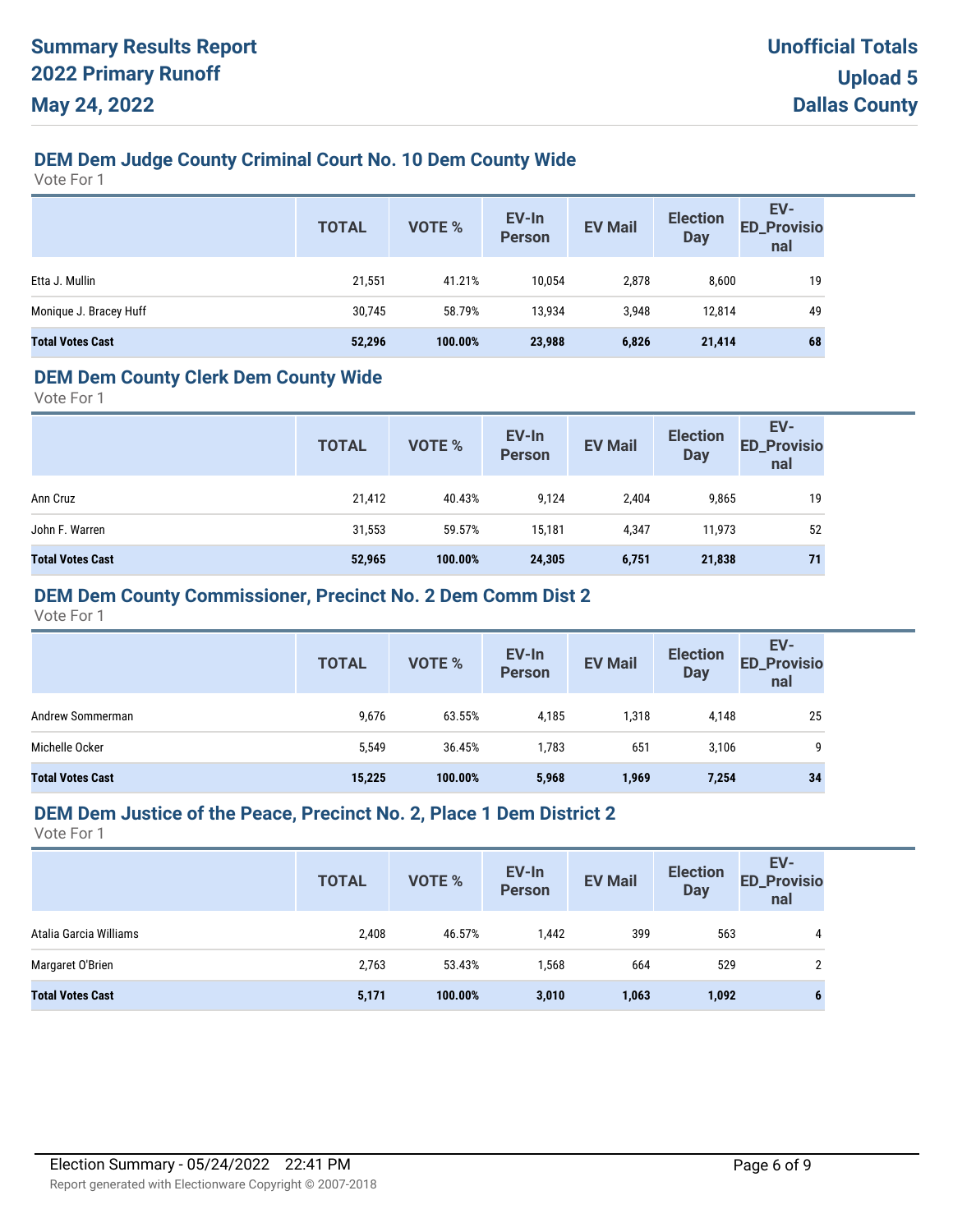# **DEM Dem Justice of the Peace, Precinct No. 5, Place 2 Dem District 5**

Vote For 1

|                         | <b>TOTAL</b> | <b>VOTE %</b> | EV-In<br>Person | <b>EV Mail</b> | <b>Election</b><br><b>Day</b> | EV-<br>ED_Provisio<br>nal |
|-------------------------|--------------|---------------|-----------------|----------------|-------------------------------|---------------------------|
| Juan Jasso              | 6,333        | 63.69%        | 2,692           | 713            | 2,909                         | 19                        |
| Desmond "Dez" Cooks     | 3,610        | 36.31%        | 1,635           | 393            | 1,575                         |                           |
| <b>Total Votes Cast</b> | 9,943        | 100.00%       | 4,327           | 1,106          | 4,484                         | 26                        |

#### **DEM Precinct Chair, Precinct 1052 Precinct 1052**

Vote For 1

|                         | <b>TOTAL</b> | VOTE %  | EV-In<br>Person | <b>EV Mail</b> | <b>Election</b><br><b>Day</b> | EV-<br>ED_Provisio<br>nal |
|-------------------------|--------------|---------|-----------------|----------------|-------------------------------|---------------------------|
| Joanna "Joey" Cade      | 180          | 58.25%  | 110             | 3              | 67                            | 0                         |
| Jan Bridges             | 129          | 41.75%  | 60              | 14             | 55                            | 0                         |
| <b>Total Votes Cast</b> | 309          | 100.00% | 170             | 17             | 122                           | $\bf{0}$                  |

## **DEM Precinct Chair, Precinct 1059 Precinct 1059**

Vote For 1

|                         | <b>TOTAL</b> | VOTE %  | EV-In<br>Person | <b>EV Mail</b> | <b>Election</b><br><b>Day</b> | EV-<br>ED_Provisio<br>nal |
|-------------------------|--------------|---------|-----------------|----------------|-------------------------------|---------------------------|
| Erica Cole              | 44           | 21.67%  | 19              | 6              | 19                            | 0                         |
| Angela Kutac            | 159          | 78.33%  | 91              | 13             | 55                            | 0                         |
| <b>Total Votes Cast</b> | 203          | 100.00% | 110             | 19             | 74                            | $\bf{0}$                  |

#### **DEM Precinct Chair, Precinct 1084 Precinct 1084**

|                         | <b>TOTAL</b> | <b>VOTE %</b> | EV-In<br>Person | <b>EV Mail</b> | <b>Election</b><br><b>Day</b> | EV-<br><b>ED_Provisio</b><br>nal |
|-------------------------|--------------|---------------|-----------------|----------------|-------------------------------|----------------------------------|
| <b>Tracy Dotie Hill</b> | 161          | 60.07%        | 132             | 18             | 11                            | 0                                |
| Adam Bazaldua           | 107          | 39.93%        | 90              | 11             | 6                             | 0                                |
| <b>Total Votes Cast</b> | 268          | 100.00%       | 222             | 29             | 17                            |                                  |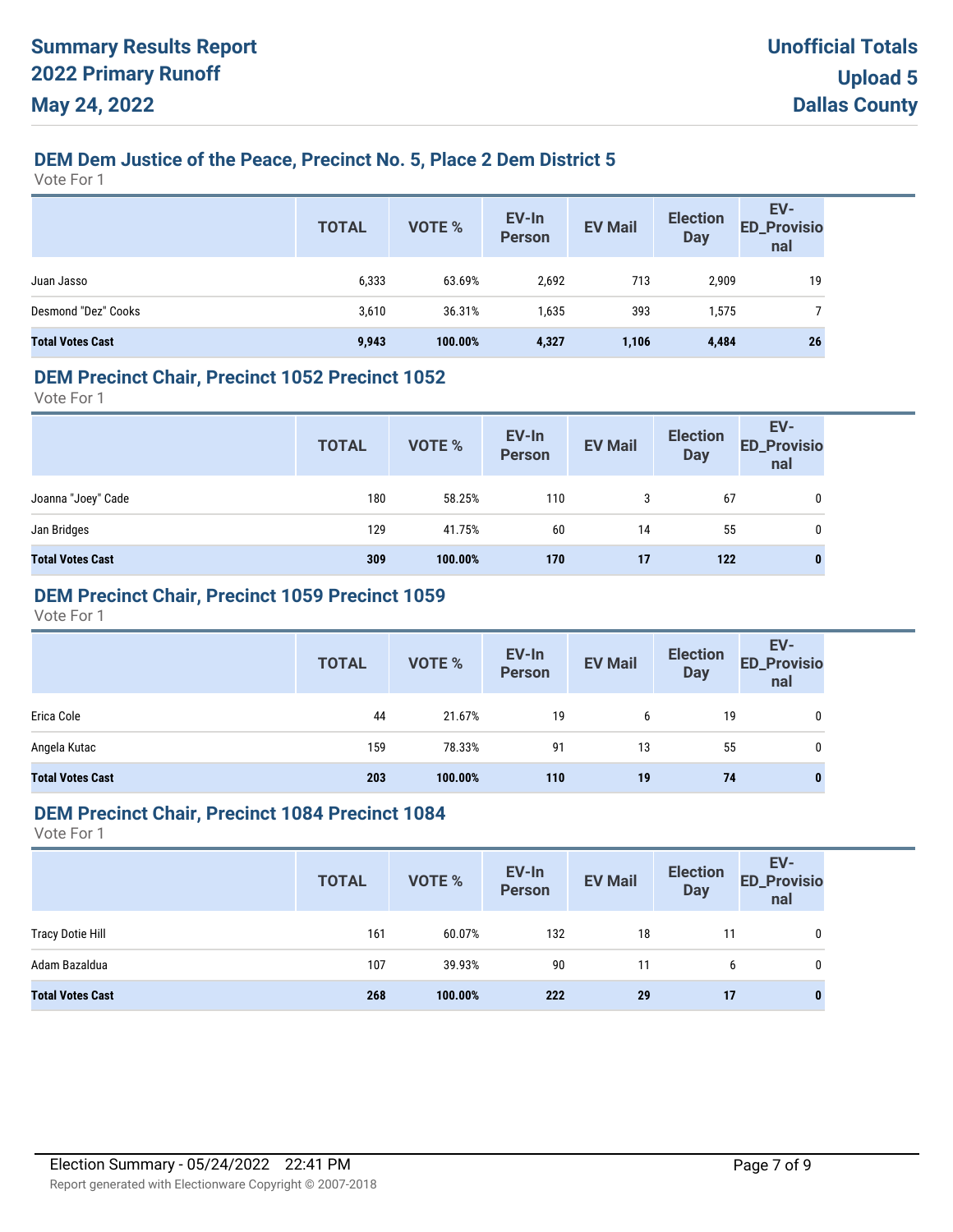# **DEM Precinct Chair, Precinct 2046 Precinct 2046**

Vote For 1

|                         | <b>TOTAL</b> | VOTE %  | EV-In<br>Person | <b>EV Mail</b> | <b>Election</b><br>Day | EV-<br>ED_Provisio<br>nal |
|-------------------------|--------------|---------|-----------------|----------------|------------------------|---------------------------|
| <b>Colleen Martin</b>   | 66           | 72.53%  | 22              | 12             | 32                     | 0                         |
| Deron Valjean Patterson | 25           | 27.47%  | 12              | 4              | 9                      | 0                         |
| <b>Total Votes Cast</b> | 91           | 100.00% | 34              | 16             | 41                     | $\bf{0}$                  |

#### **DEM Precinct Chair, Precinct 3045 Precinct 3045**

Vote For 1

|                         | <b>TOTAL</b> | VOTE %  | EV-In<br>Person | <b>EV Mail</b> | <b>Election</b><br><b>Day</b> | EV-<br><b>ED_Provisio</b><br>nal |
|-------------------------|--------------|---------|-----------------|----------------|-------------------------------|----------------------------------|
| Shalondria Galimore     | 15           | 62.50%  |                 | 3              | 5                             | 0                                |
| Temeckia Redd Derrough  | 9            | 37.50%  |                 | 0              |                               | 0                                |
| <b>Total Votes Cast</b> | 24           | 100.00% | 14              | 3              |                               | $\bf{0}$                         |

# **DEM Precinct Chair, Precinct 3070 Precinct 3070**

Vote For 1

|                         | <b>TOTAL</b> | VOTE %  | EV-In<br>Person | <b>EV Mail</b> | <b>Election</b><br><b>Day</b> | EV-<br>ED_Provisio<br>nal |
|-------------------------|--------------|---------|-----------------|----------------|-------------------------------|---------------------------|
| Subrina Lynn Brenham    | 100          | 81.30%  | 80              | 13             |                               | 0                         |
| Roxie Olds Pride        | 23           | 18.70%  | 10              | 11             |                               | 0                         |
| <b>Total Votes Cast</b> | 123          | 100.00% | 90              | 24             | 9                             | $\bf{0}$                  |

### **DEM Precinct Chair, Precinct 4063 Precinct 4063**

|                         | <b>TOTAL</b> | <b>VOTE %</b> | EV-In<br>Person | <b>EV Mail</b> | <b>Election</b><br><b>Day</b> | EV-<br><b>ED_Provisio</b><br>nal |
|-------------------------|--------------|---------------|-----------------|----------------|-------------------------------|----------------------------------|
| Yolanda R. Alameda      | 109          | 79.56%        | 31              | 10             | 67                            |                                  |
| Philip Hiatt Haigh      | 28           | 20.44%        | 8               |                | 19                            | 0                                |
| <b>Total Votes Cast</b> | 137          | 100.00%       | 39              | 11             | 86                            |                                  |